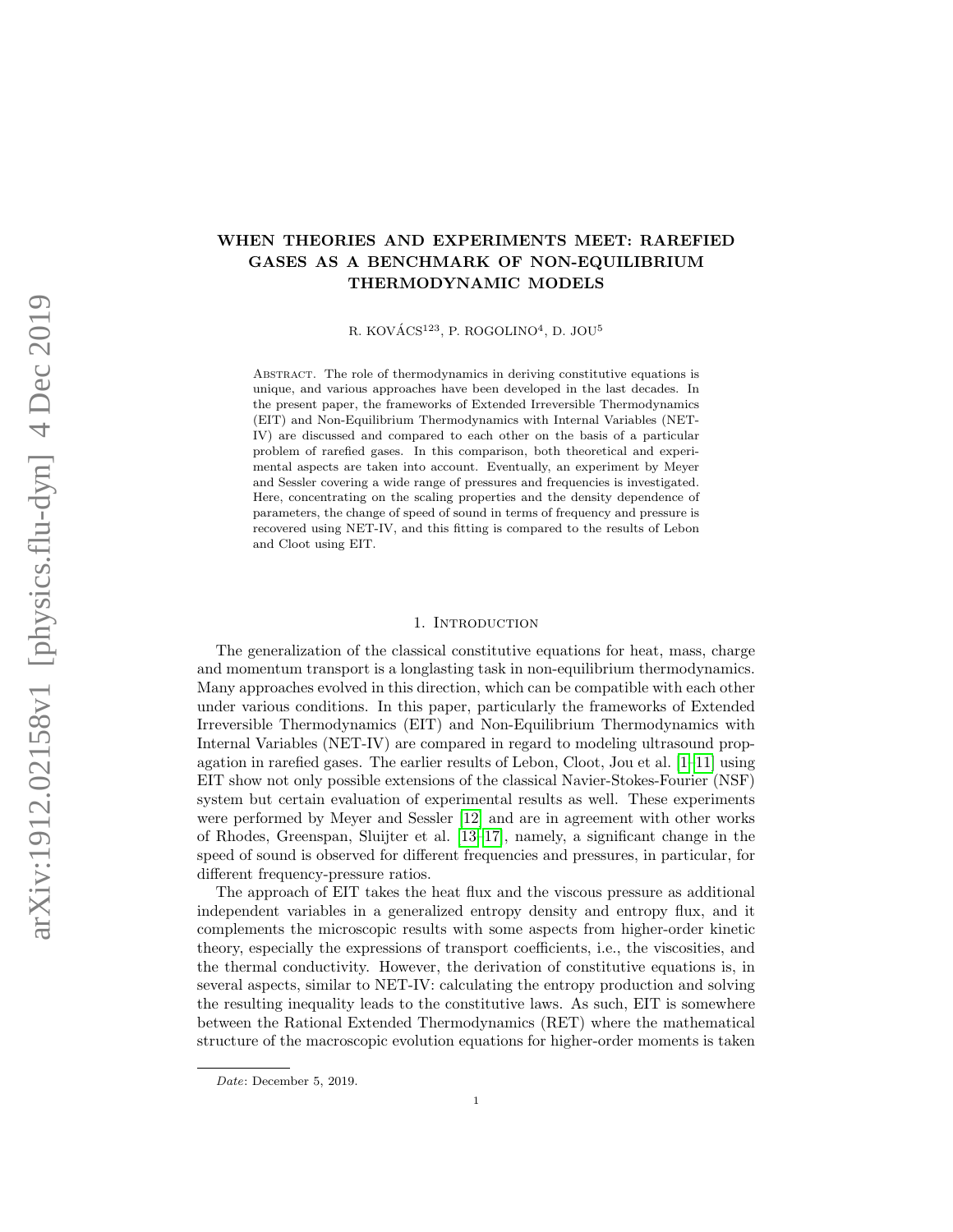analogous to that arising from the microscopic kinetic theory, [\[18,](#page-9-5)[19\]](#page-9-6), and NET-IV which insists on purely phenomenological grounds.

The rarefied gas analysis using NET-IV has been developed only recently [\[20,](#page-9-7)[21\]](#page-9-8). In this framework, EIT occurs as a particular case of NET-IV when the internal variables are identified to be the dissipative currents. However, in NET-IV, there is the possibility to be phenomenological, and there are no constraints either for the coupling among different variables or for the transport coefficients [\[22\]](#page-10-0). As a result, it offers more degrees of freedom in the modeling task, and examples can be found in [\[21,](#page-9-8) [23,](#page-10-1) [24\]](#page-10-2) where both heat conduction and rarefied gas experiments are discussed.

In the following, the paper presents the fundamental differences between the approaches of EIT and NET-IV (Section 2), and the respective resulting systems of generalized NSF equations. After concluding the theoretical results, a particular experiment on ultrasound propagation in rarefied gases is evaluated (Section 3), and the related modeling aspects will be summarized and discussed (Section 4).

#### 2. Generalization of constitutive equations

In order to derive the classical NSF equations, the internal energy  $e$  and the mass density  $\rho$  are enough as variables of entropy density:  $s = s(e, \rho)$  together with the classical entropy flux  $J_s = q/T$  with T being the absolute temperature and q standing for the heat flux. The required balance equations are the mass, momentum and energy, namely,

<span id="page-1-2"></span><span id="page-1-1"></span>
$$
\dot{\rho} + \rho \nabla \cdot \mathbf{v} = 0,\tag{1}
$$

$$
\rho \dot{\mathbf{v}} + \nabla \cdot \mathbf{P} = 0,\tag{2}
$$

$$
\rho \dot{e} + \nabla \cdot \mathbf{q} = -\mathbf{P} : \nabla \mathbf{v},\tag{3}
$$

respectively. Here, the upper dot represents the material time derivative, P is the pressure tensor and  $\bf{v}$  is the local barycentric velocity, and the double dot stands for double contraction of the corresponding tensors. One can formulate the second law of thermodynamics as an inequality,

<span id="page-1-0"></span>
$$
\rho \dot{s} + \nabla \cdot \mathbf{J}_s = \sigma_s \ge 0,\tag{4}
$$

in which the entropy production  $\sigma_s$  consists of a sum of products of thermodynamic forces and fluxes according to Onsager [\[25,](#page-10-3)[26\]](#page-10-4). As a solution of eq. [\(4\)](#page-1-0), the Newton's law for fluids is obtained that connects the viscous pressure  $\Pi = P - pI$  (I is the identity tensor and p the static pressure) to the velocity gradient  $\nabla v$ , i.e.,

$$
\Pi_d = -\nu(\nabla \mathbf{v})_d, \quad \Pi_s = -\eta \nabla \cdot \mathbf{v}, \tag{5}
$$

where  $\nu$  and  $\eta$  are the shear and volumetric viscosities, respectively, and the indices d and s are for distinguishing the deviatoric and spherical parts. The Curie principle ensures that the Fourier's law is not coupled to the pressure at the linear level of constitutive equations, that is,

$$
\mathbf{q} = -\lambda \nabla T,\tag{6}
$$

with  $\lambda$ , the thermal conductivity forms separately from scalar and tensorial fluxes and forces.

EIT proposes to extend the space of independent variables with dissipative fluxes such as the heat flux and the viscous pressure  $\Pi$ . Applying the classical entropy flux, it results in hyperbolic evolution equations, see Gyarmati [\[27,](#page-10-5) [28\]](#page-10-6) for details. This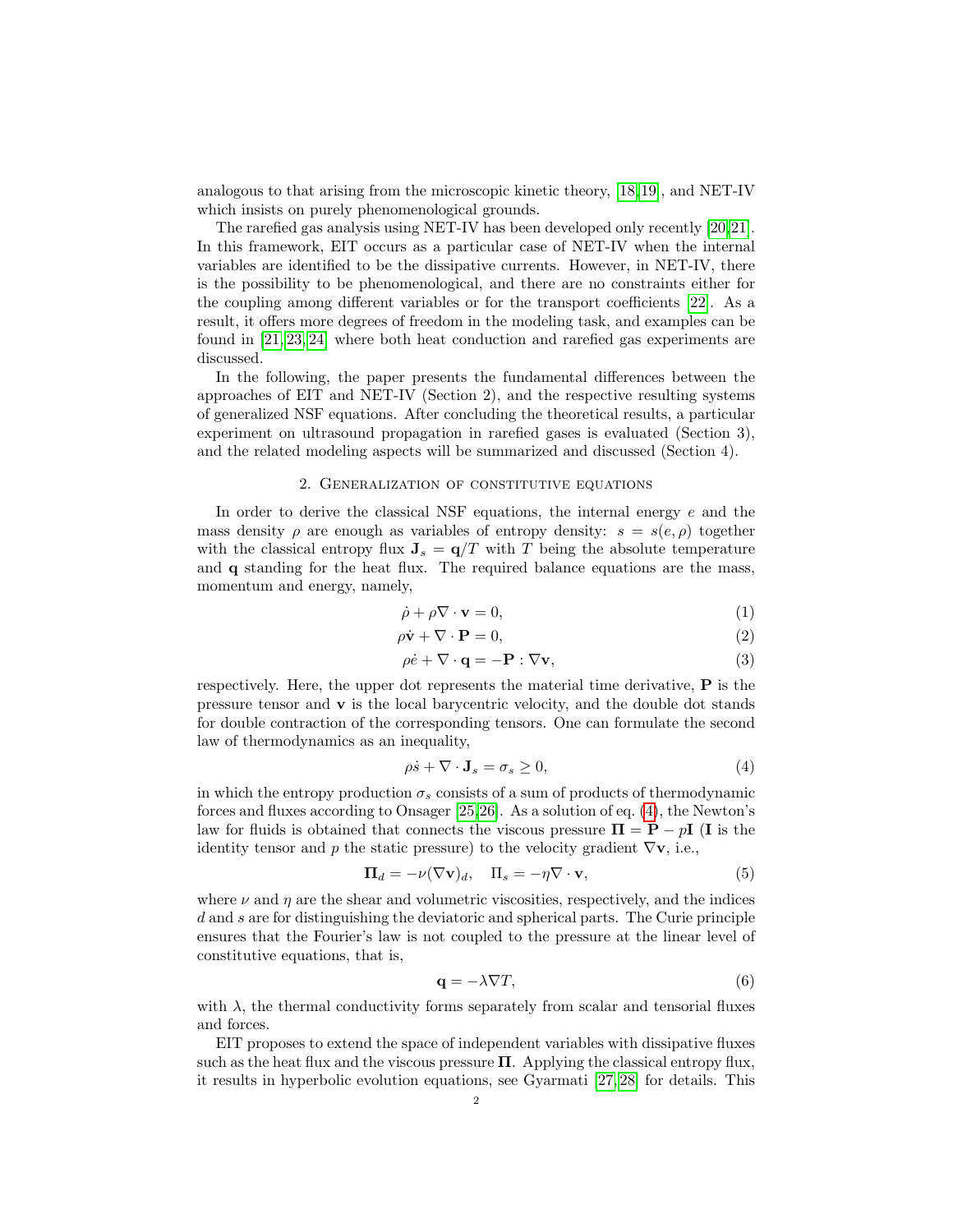is one way to derive the famous Maxwell-Cattaneo-Vernotte equation [\[29–](#page-10-7)[31\]](#page-10-8) which is applicable for second sound and introduces a sort of inertia of heat conduction. Introducing the viscous pressure instead of the heat flux as an independent variable, gives Meixner's theory [\[32](#page-10-9)[,33\]](#page-10-10) of viscous relaxation. Working with NET-IV, all these results can be recovered as a special case when the internal variables [\[34](#page-10-11)[–40\]](#page-10-12) are identified as being these fluxes. Otherwise, it keeps the modeling on a more general level, and offers a system of coupled evolution equations but with more degrees of freedom.

The other difference between EIT and NET-IV emerges in the formulation of entropy flux. In EIT,  $J_s$  is generalized using products of fluxes and gradients of fluxes that creates coupling between vectors and tensors in a natural way. Applying NET-IV, it can be achieved using the Nyíri (or current) multipliers [\[41,](#page-10-13)[42\]](#page-10-14) which are known to be constitutive functions; however, with unspecified form. The entropy inequality yields it as a solution, too. In the present paper, only the relevant equations are presented which are used for rarefied gas modeling.

2.1. EIT model for rarefied gases. Summarizing the work of Lebon and Cloot [\[1\]](#page-9-0) on sound propagation at high frequencies in rarefied gases, that was preceded by the analysis of Carrasi and Morro  $[43, 44]$  $[43, 44]$ , the heat flux q and the traceless part of the viscous pressure  $\Pi_d$  are introduced besides the internal energy and the mass density as state variables of the extended entropy density s, that is,  $s =$  $s(e, \rho, \mathbf{q}, \mathbf{\Pi}_d)$ . It is worth emphasizing that only the deviatoric part of the pressure is used and the spherical part is omitted in their analysis, because they assume dilute monatomic gases without internal degrees of freedom. The extended entropy current reads

$$
\mathbf{J}_s = \mathbf{q}/T + \alpha_1 \mathbf{\Pi}_d \cdot \mathbf{q} + \alpha_2 \mathbf{q} \cdot \nabla \mathbf{q} + \alpha_3 \mathbf{\Pi}_d : \nabla \mathbf{\Pi}_d,\tag{7}
$$

where the first term is the classical one and the coefficients  $\alpha_n$  (n=1,2,3) are phenomenological ones. In the simplest version of EIT, one takes  $\alpha_2 = \alpha_3 = 0$ . Then calculating the entropy production  $\sigma_s$  using eqs. [\(4\)](#page-1-0) and [\(7\)](#page-2-0), and solving the resulting inequality ( $\sigma_s \geq 0$ ), the constitutive equations are

$$
\tau_q \dot{\mathbf{q}} = -\mathbf{q} - \lambda \nabla T - \lambda_2 \nabla \cdot \mathbf{\Pi}_d - \lambda_3 \Delta \mathbf{q},
$$
  
\n
$$
\tau_d \dot{\mathbf{H}}_d = -\mathbf{\Pi}_d - \nu (\nabla \mathbf{v})_d - \nu_2 (\nabla \mathbf{q})_d - \nu_3 \Delta \mathbf{\Pi}_d
$$
\n(8)

with  $\Delta$  being the Laplacian, and  $\tau_q$  and  $\tau_d$  are the corresponding relaxation times of **q** and  $\Pi_d$ . Together with the corresponding balances [\(1\)](#page-1-1)-[\(3\)](#page-1-2), and the equations of state

<span id="page-2-1"></span><span id="page-2-0"></span>
$$
p = \rho RT, \quad e = cT,\tag{9}
$$

[\(8\)](#page-2-1) forms a closed system for T,  $\rho$ ,  $\mathbf{v}$ , q and  $\Pi_d$ . It is important to note that using such an extended entropy current density, the resulting equations are parabolic due to the Laplacian terms on the right hand side in [\(8\)](#page-2-1). The Laplacian terms in [\(8\)](#page-2-1) arise from the terms in  $\alpha_2$  and  $\alpha_3$  in [\(7\)](#page-2-0), and they vanish for  $\alpha_2 = \alpha_3 = 0$ . Indeed, it may be shown that  $\lambda_3$  and  $\nu_3$  are proportional to  $\alpha_2$  and  $\alpha_3$ , respectively.

In order to preserve some compatibility with the kinetic theory, and to reduce the number of parameters appearing in equations [\(8\)](#page-2-1), the following relations among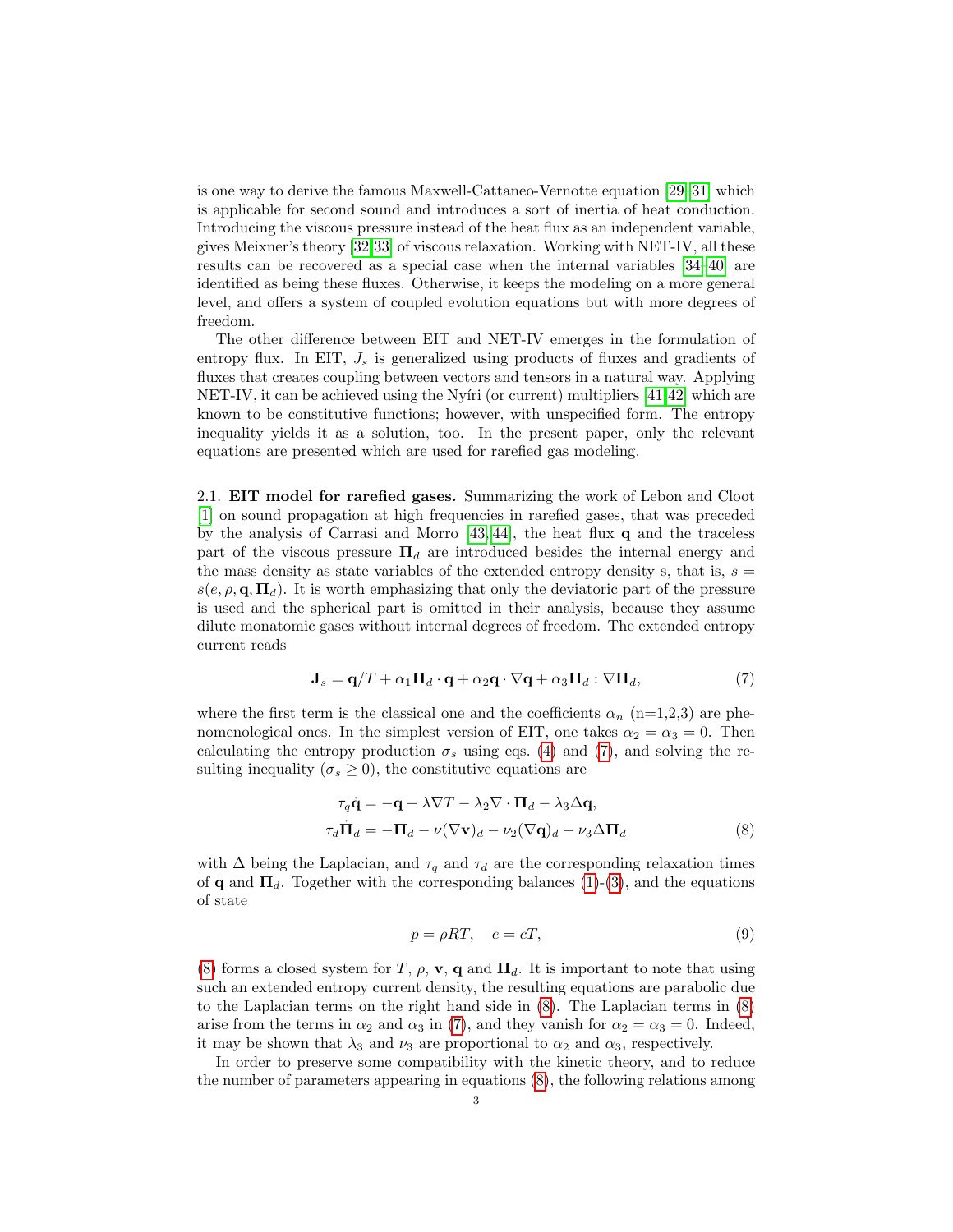the unknown 8 coefficients are assumed to be valid [\[3\]](#page-9-9):

<span id="page-3-0"></span>
$$
\tau_q = \frac{3}{2}\tau_d, \quad \lambda = \frac{15}{4}Rp\tau_d, \quad \lambda_2 = \frac{3}{2}RT\tau_d, \nu = 2p\tau_d, \quad \nu_2 = \frac{4}{5}\tau_d, \quad \nu_3 = -RT\tau_d^2.
$$
\n(10)

Note that these relations, arising from second-order approximation in the Grad approach to kinetic theory [\[3\]](#page-9-9), reduce the 8 independent coefficients in [\(8\)](#page-2-1) to 2 independent coefficients,  $\tau_d$  and  $\lambda_3$ . In the final discussion, we will further comment on this point. In the analysis of Lebon and Cloot, the two remaining parameters  $(\lambda_3 \text{ and } \tau_d)$  are to be fitted with experimental results. Interestingly, the ratio of relaxation times  $\tau_q$  and  $\tau_d$  is fixed in [\(10\)](#page-3-0), and all coefficients are represented using  $\tau_d$  except for  $\lambda_3$ . This is not usual in the framework of RET.

2.2. NET-IV model for rarefied gases. In contrast to the previous EIT model, the spherical part of the viscous pressure is also considered as a state variable, i.e.,  $s = s(e, \rho, \mathbf{q}, \mathbf{\Pi}_d, \mathbf{\Pi}_s)$ . This allows to deal with the influence of internal degrees of freedom, as rotational and vibrational degrees of freedom in diatomic molecules. Moreover, in order to achieve the coupling between the thermal and fluid equations, the entropy current density  $J_s$  is generalized accordingly:

<span id="page-3-1"></span>
$$
\mathbf{J}_s = (\mathbf{b}_d + b_s \mathbf{I})\mathbf{q},\tag{11}
$$

where  $\mathbf{b}_d$  and  $b_s$  are the deviatoric and the spherical parts of the Nyíri-multiplier. This is called 'nonlocal generalization' of entropy density and its current density [\[21\]](#page-9-8). The resulting constitutive relations in one spatial dimension are

$$
\tau_q \partial_t q + q + \lambda \partial_x T - \alpha_{21} \partial_x \Pi_s - \beta_{21} \partial_x \Pi_d = 0,
$$
  
\n
$$
\tau_d \partial_t \Pi_d + \Pi_d + \nu \partial_x v + \beta_{12} \partial_x q = 0,
$$
  
\n
$$
\tau_s \partial_t \Pi_s + \Pi_s + \eta \partial_x v + \alpha_{12} \partial_x q = 0,
$$
\n(12)

where  $\alpha_{ab}$ ,  $\beta_{ab}$   $(a, b = 1, 2)$  are the coupling parameters and  $\tau_m$   $(m = q, d, s)$  are the corresponding relaxation times. Its three dimensional derivation and for detailed calculation, see [\[20\]](#page-9-7). In summary, there are 7 parameters to be fit in eq. [\(12\)](#page-3-1), the classical transport coefficients are considered to be known. Note that in [\(12\)](#page-3-1), the Laplacian terms  $\Delta q$  and  $\Delta \Pi_d$  from [\(8\)](#page-2-1) do not appear. This model is compatible with the results of Arima et al. [\[45](#page-10-17)[–48\]](#page-10-18).

2.3. Remarks and comparison. It is well-known that the derivation of constitutive equations is one common point between EIT and NET-IV. However, the differences originate in the form of entropy flux and the interpretation of coefficients. The framework of NET-IV is more phenomenological, proposes no direct connection among the relaxation times and the other transport coefficients. Nevertheless, EIT is compatible with NET-IV in the derivation method, and also compatible with kinetic theory concerning the formulation of coefficients through the relations [\(10\)](#page-3-0). It decreases the number of free parameters significantly, from 8 to 2.

The first, successful evaluation of rarefied gas experiments is related to Arima et al. [\[45,](#page-10-17) [47\]](#page-10-19). They used the framework of RET which could be equivalent with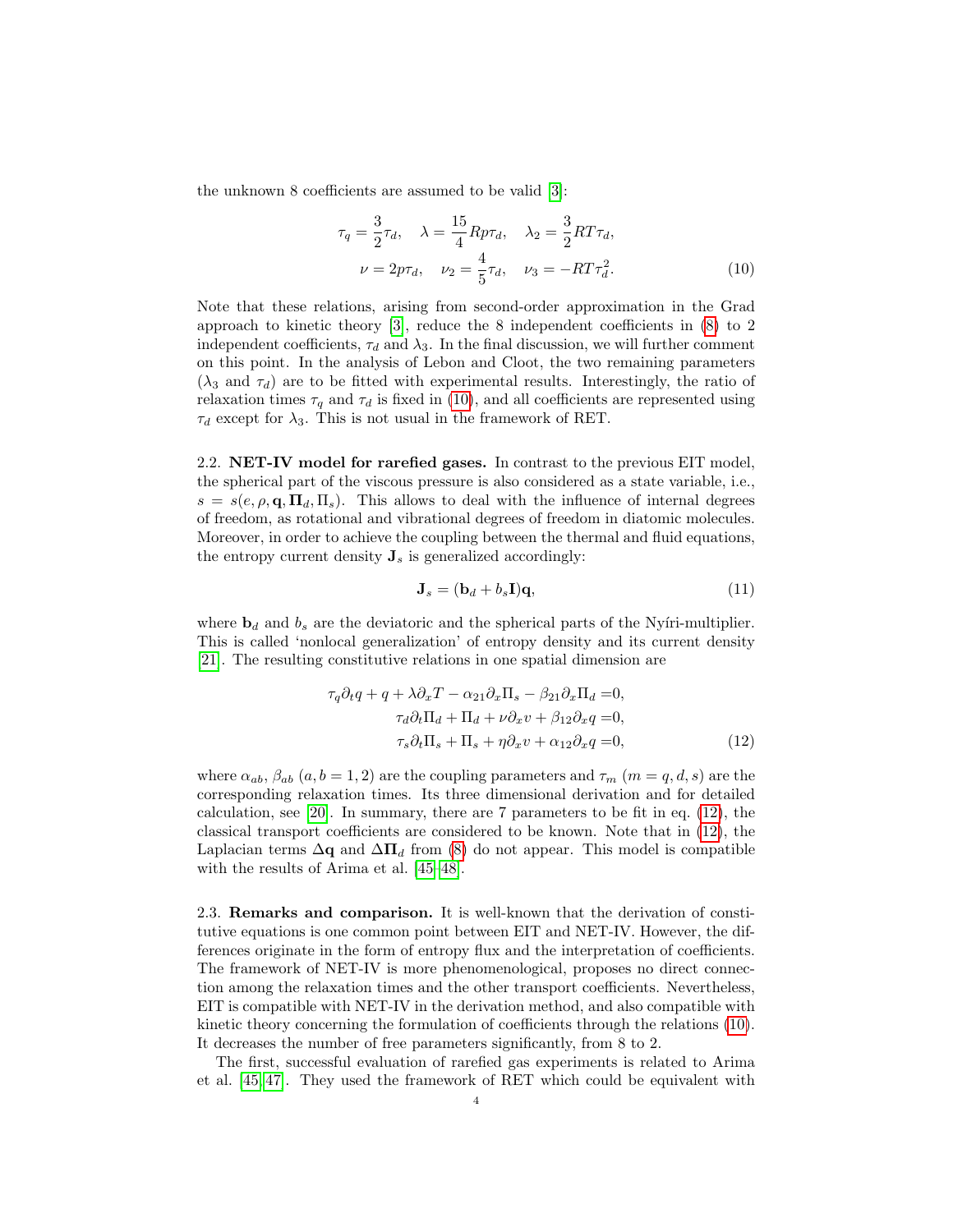NET-IV and EIT under certain conditions [\[20\]](#page-9-7). The corresponding linearized, onedimensional equations are

<span id="page-4-0"></span>
$$
\tau_q \partial_t q + q + \lambda \partial_x T - RT_0 \tau_q \partial_x \Pi_d + RT_0 \tau_q \partial_x \Pi_s = 0,
$$
  
\n
$$
\tau_d \partial_t \Pi_d + \Pi_d + 2\nu \partial_x v - \frac{2\tau_d}{1 + c_v^*} \partial_x q = 0,
$$
  
\n
$$
\tau_s \partial_t \Pi_s + \Pi_s + \eta \partial_x v + \frac{\tau_s (2c_v^* - 3)}{3c_v^* (1 + c_v^*)} \partial_x q = 0,
$$
\n(13)

with R being the gas constant and  $c_v^*$  is the dimensionless specific heat:  $c_v^* = c_v/R$ . In this model, the transport coefficients are formulated in a different way than in the work of Lebon and Cloot, that is,

$$
\lambda = (1 + c_v^*) R^2 \rho_0 T_0 \tau_q, \quad \mu = R \rho_0 T_0 \tau_p, \quad \eta = \left(\frac{2}{3} - \frac{1}{c_v^*}\right) R \rho_0 T_0 \tau_s, \tag{14}
$$

where all three relaxation times are included into different transport coefficients. Note that for monatomic ideal gases without internal degrees of freedom,  $c_v^* = 3/2$ , and as a consequence the coefficient  $\eta$  in [\(14\)](#page-4-0), the bulk viscosity, is zero, also appearing in the work of Lebon and Cloot. Moreover, the derivation of these equations in RET is more complicated, requires a bi-hierarchy of balances but ensures Galilean invariance and thermodynamically compatible closure. For detailed discussion, the reader is invited to read [\[20\]](#page-9-7).

As previously shown, various theoretical approaches exist for the same problem. Actually, the structure of the constitutive equations is practically the same but they differ in their coefficients. On one hand, it restricts the validty (or the generality) of a model. On the other hand, it could ease or make more difficult the fitting procedure. In this sense, the most restricted model is EIT since this approach fixes almost all the coefficients by means of relations in [\(10\)](#page-3-0). The identification [\(10\)](#page-3-0) from kinetic theory are incorporated. In fact, adopting of relations in [\(10\)](#page-3-0) is not a thermodynamic result, but a complementary ansatz. In purely thermodynamic terms, all the coefficients in [\(10\)](#page-3-0) should be fitted to experimental results. Since this would be too complicated, relations [\(10\)](#page-3-0) are adopted. The RET model leaves one more parameter to be fit, and interprets the meaning of coefficients in a different way. The most general and hence the most difficult model to fit is NET-IV since there is no any direct connection to the kinetic theory and as such, all the parameters  $(\# 7)$  are to be fit.

One last remark must be made about the scaling properties of the models. Using EIT and RET, the frequency - pressure ratio appears naturally by a priori assuming an interaction model, nevertheless, such scaling requires constant viscosities and thermal conductivity (namely, independent of  $\rho$ , but not on T), and  $1/\rho$  dependence in the relaxation times and also in the coupling parameters. In NET-IV, that question can be answered from a different point of view. If such a scaling is required then it restricts the density dependence of coupling coefficients and of the relaxation times in the same way ( $\sim 1/\rho$ ). Naturally, constant transport coefficients are also required. However, as NET-IV keeps the modeling on a more general level, it allows to implement the density dependence of any parameter, even for the viscosities [\[21\]](#page-9-8).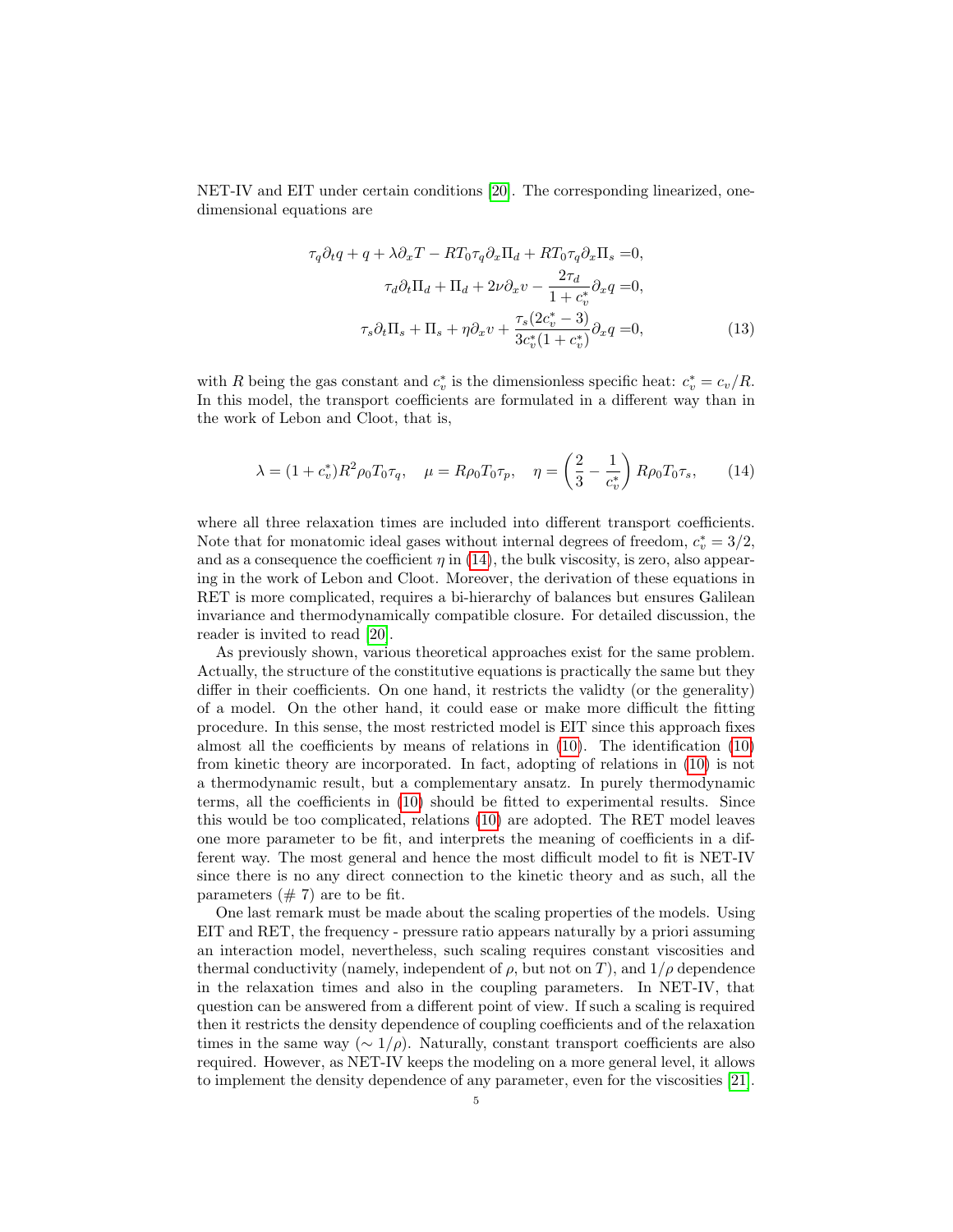### 3. Rarefied gas experiments

In this section, the experiments performed by Meyer and Sessler [\[12\]](#page-9-2) are investigated. These are similar to the earlier measurements, conducted by Rhodes [\[13\]](#page-9-3) and Greenspan [\[15\]](#page-9-10). In these cases, the change in speed of sound has been measured in Argon gas with respect to the frequency-pressure ratio  $(f/p)$ , at 20 °C. There are two reasons why this particular experiment is chosen:

- $\bullet$  there is an available evaluation using EIT [\[1\]](#page-9-0),
- the ratio of  $f/p$  is especially high.

The latter one means that a wide interval is covered, from  $10^7$  to  $10^{11}$  Hz/atm. It points completely beyond the measurement of Rhodes where the maximum was around  $10^7$  Hz/atm.

One recent evaluation for Rhodes' measurements [\[21\]](#page-9-8) shows that in some cases, the frequency is given together with the temperature, hence the pressure (and the mass density, accordingly) can be calculated. In Rhodes' experiment, the pressure covers the range of  $2 - 100$  kPa. In the experiment of Meyer and Sessler, it is  $0.2 - 10000$  Pa ( $f = 100$  kHz). Since the pressure is varied within several orders of magnitude, the change in the transport coefficients could be important. It is experimentally shown that the viscosity tends to zero when the pressure is decreased and tends to zero [\[49–](#page-10-20)[51\]](#page-11-0) for normal Hydrogen and it is expected to be similarly valid for any other gas. It is contradictory with the prediction from kinetic theory which tells non-zero viscosity at zero density [\[52\]](#page-11-1). Predictions of usual kinetic theory are valid when particle-particle collisions dominate, but not in the low-density domain such that particle-particle collision becomes irrelevant as compared to particle-wall collisions. Moreover, the published zero-density limit viscosities are not measured<sup>[1](#page-5-0)</sup> but calculated [\[55](#page-11-2)[–58\]](#page-11-3). Recalling the scaling properties of the theories, constant transport coefficients can be problematic in some region of interest; but serves as a requirement to obtain the  $f/p$  scaling. Despite, the present analysis is restricted to constant viscosities (independent of  $\rho$ ) in order to keep the compatibility with the other approaches.

In Fig. [1,](#page-6-0) the recorded experimental data are depicted [\[12\]](#page-9-2)showing a significant change in speed of sound. Furthermore, it also shows the evaluations using the classical, the Burnett and super-Burnett equations and all of them fail to model the behavior on high  $f/p$  ratios.

Fig. [2](#page-6-1) shows various evaluations, the most interesting one is drawn by the thick continous line, using EIT equations [\(8\)](#page-2-1), by Lebon and Cloot [\[1\]](#page-9-0). Here the  $f/p$ ratio is transformed to dimensionless frequency. Again, at high values, the theories under- or overpredict the phenomenon.

In contrast to the previous results, Fig. [3](#page-7-0) shows a better fitting using the model of NET-IV (eq. [\(12\)](#page-3-1)). Thanks to the more degrees of freedom, it is possible to model the high  $f/p$  behavior without any difficulty. However, it must be noted here that the density dependence of the classical transport coefficients is neglected which could be a significant source of errors in any models but here the higher number of free parameters can overcome this shortcoming.

Another aspect to be taken into consideration is that the relaxation times of rotational and vibrational degrees of freedom, related to  $\Pi_s$  and  $\tau_s$ , are not expected

<span id="page-5-0"></span><sup>&</sup>lt;sup>1</sup>The papers of Gracki et al. [\[53,](#page-11-4) [54\]](#page-11-5) about the experimental data present exptrapolation from around 3  $\text{kg/m}^3$  to zero.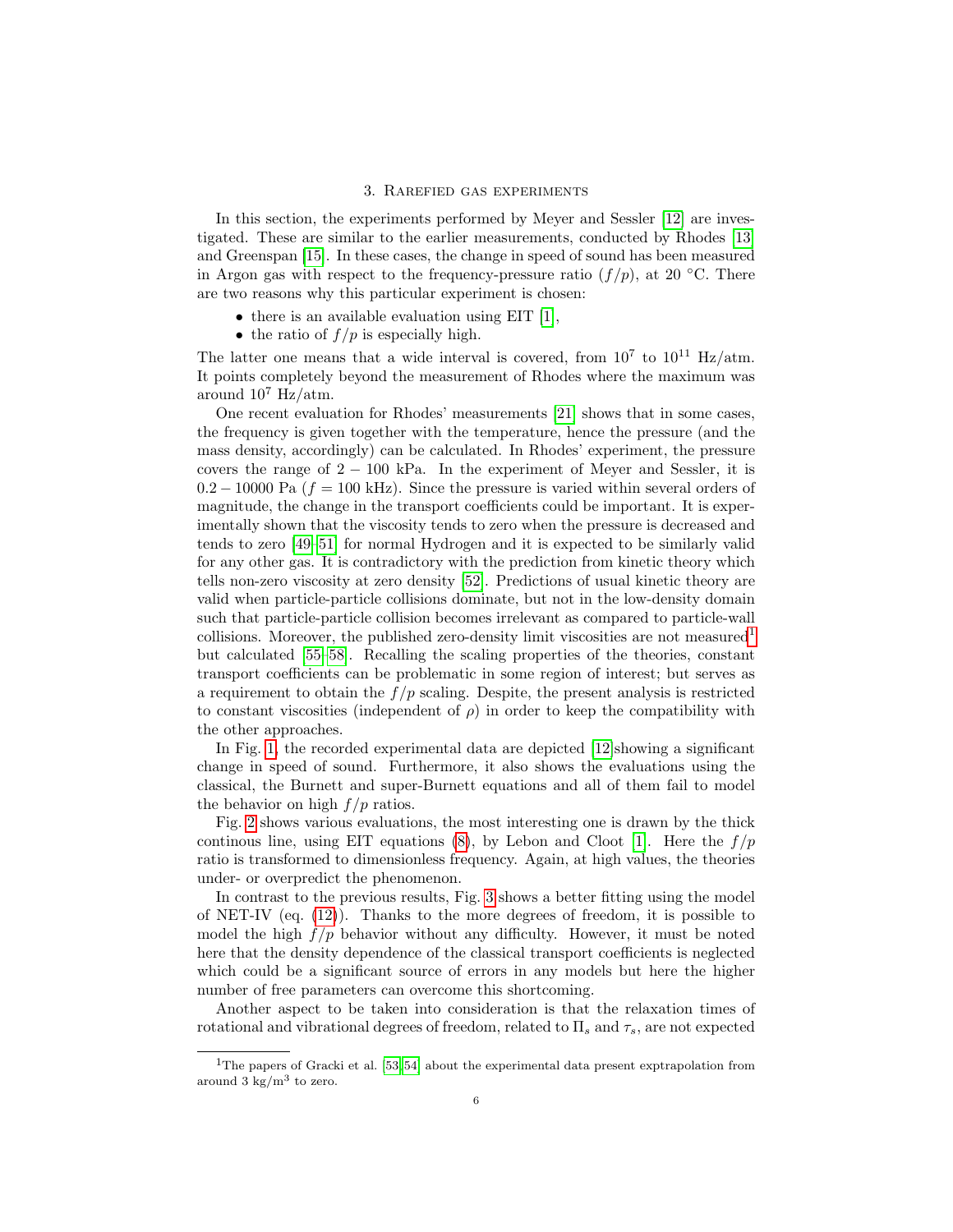to depend on density or pressure in the same form as the relaxation times related to the particle-particle collisions. This could make that in some range of pressure, in which the rotational and vibrational degrees of freedom are comparatively relevant, the density dependence of velocity in terms of  $f/p$  could be different from that predicted on the basis of translational degrees of freedom where  $\tau_d$  and  $\tau_q$  depend on ρ.



<span id="page-6-0"></span>FIGURE 1. Change in speed of sound in terms of the frequency pressure ratio [\[12\]](#page-9-2). Circles: measured data at 100 kHz. Triangles: measured data at 200 kHz. Thick line: classical theory. Thin line: Burnett theory. Dashed line: super-Burnett theory.



<span id="page-6-1"></span>Figure 2. Evaluation of the Meyer-Sessler experiment from EIT equations [\(8\)](#page-2-1) by Lebon and Cloot [\[1\]](#page-9-0).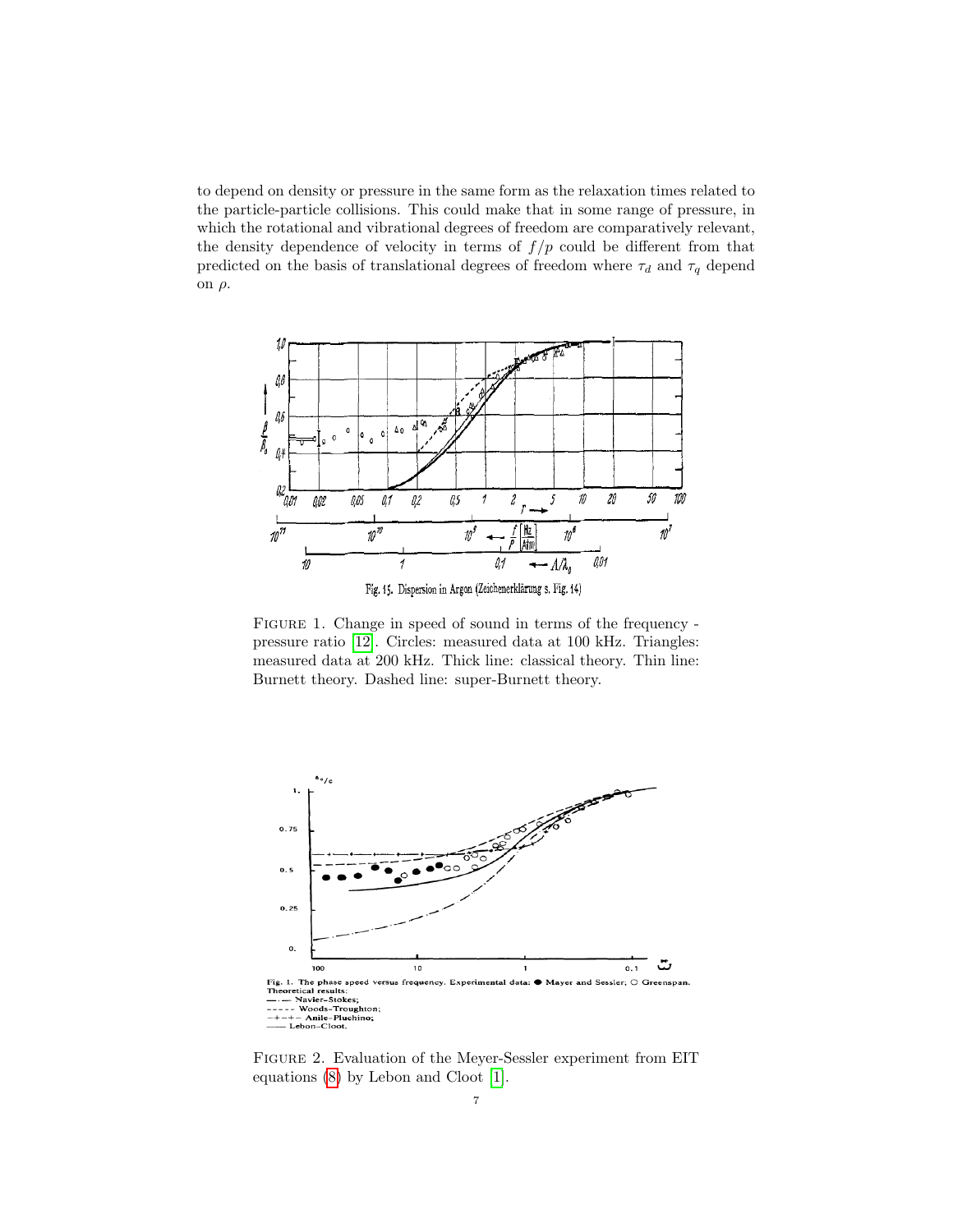

<span id="page-7-0"></span>Figure 3. Evaluation of the Meyer-Sessler experiment using NET-IV.

<span id="page-7-1"></span>Table 1. Fitted relaxation time coefficients for continuum model based on NET-IV.

$$
\frac{\tau_q = \frac{t_1}{\rho}, t_1 = \left[\frac{kg \cdot s}{m^3}\right] \quad \tau_d = \frac{t_2}{\rho}, t_2 = \left[\frac{kg \cdot s}{m^3}\right] \quad \tau_s = \frac{t_3}{\rho} \quad t_3 = \left[\frac{kg \cdot s}{m^3}\right]}{3.05 \cdot 10^{-7}} = 1.55 \cdot 10^{-6} = 0.141 \cdot 10^{-9}
$$

Table 2. Fitted coupling coefficients for continuum model based on NET-IV.

<span id="page-7-2"></span>
$$
\alpha_{12} = \frac{a_{12}}{\rho}, \ a_{12} = \left[\frac{kg \cdot s}{m^3}\right] \quad \beta_{12} = \frac{b_{12}}{\rho}, \ b_{12} = \left[\frac{kg \cdot s}{m^3}\right]
$$
  

$$
\alpha_{21} = \frac{a_{21}}{\rho}, \ a_{21} = \left[\frac{kg}{m \cdot s}\right] \quad \beta_{21} = \frac{b_{21}}{\rho}, \ b_{21} = \left[\frac{kg}{m \cdot s}\right]
$$
  

$$
6.23 \cdot 10^{-7} \quad 6.4 \cdot 10^{-4}
$$

## 4. Discussion

The basic differences between the frameworks of Extended Irreversible Thermodynamics and Non-Equilibrium Thermodynamics with Internal Variables are presented and both are tested on the same experiment on ultrasound propagation in dilute gases, which serves as a benchmark to comparing and checking the validity of thermodynamic theories. In case of EIT, relations [\(10\)](#page-3-0) for coefficients are taken from kinetic theory. This is a simplifying ansatz which does not strictly follows from thermodynamics but from compatibility of second-order kinetic theory. There are only two parameters to fit ( $\tau_d$  and  $\lambda_3$  in [\(8\)](#page-2-1)), which is much easier than using NET-IV; nevertheless the outcome is less precise and less general. For certain  $f/p$ region EIT seems to be an easier way to apply while its precision is enough. When a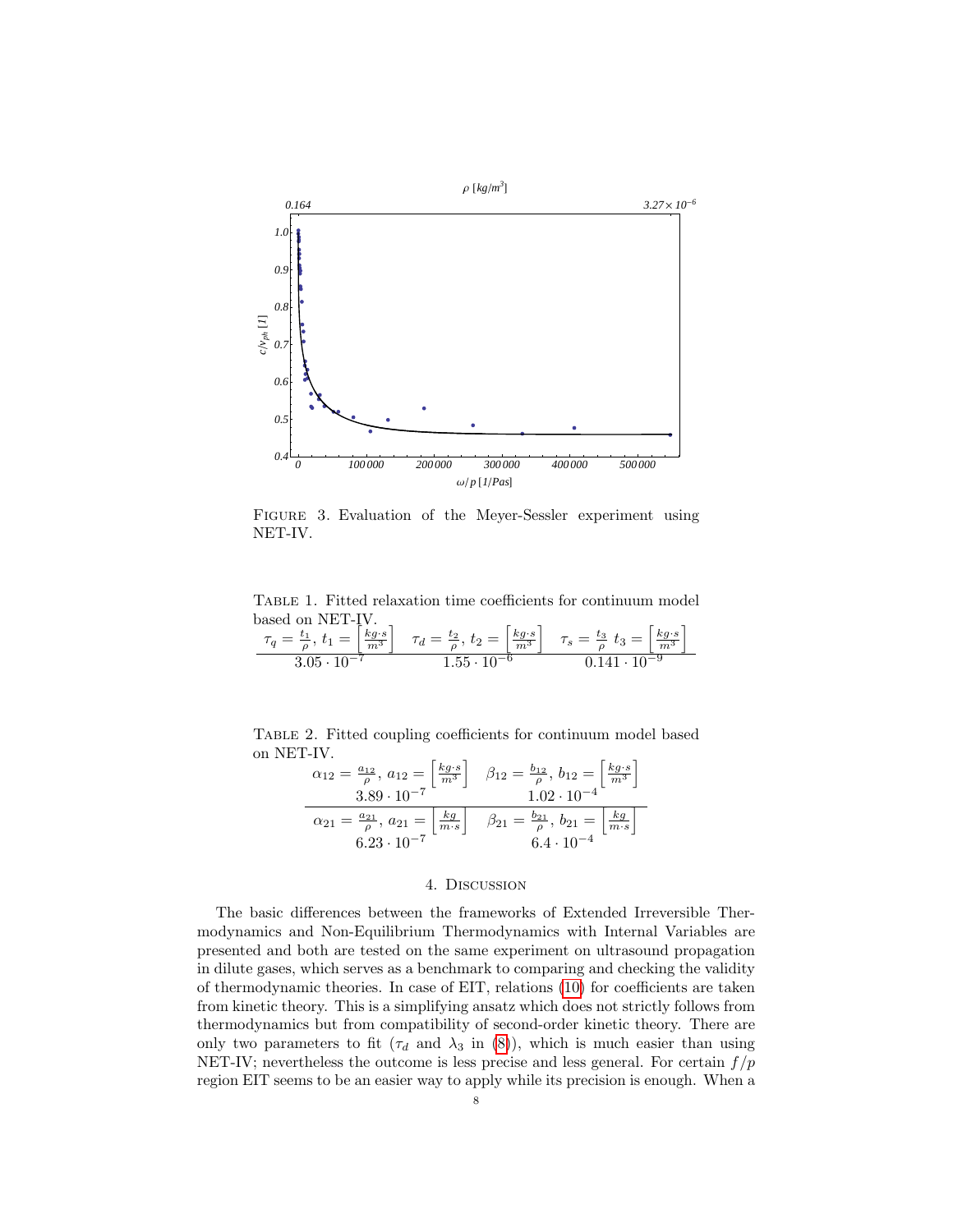specific density dependence should be implemented, then the generality of NET-IV comes handy. Tables [1](#page-7-1) and [2](#page-7-2) summarize the fitted parameters for NET-IV.

Indeed, taking only a few moments of the distribution function as variables - or, alternatively, a small number of fluxes - and neglecting the higher-order moment or higher-order fluxes has some subtle physical consequences [\[3,](#page-9-9)63]. In particular, the relaxation times appearing in [\(10\)](#page-3-0) must be replaced by the mentioned renormalized effective relaxation times, which may be smaller than the relaxation times of simple kinetic theory in a factor between  $1/2$  and  $1/4$ , approximately. Thus, the comparison of kinetic theory and observations is not a simple task at high frequencies. Keeping a phenomenological freedom may be useful and reasonable in this context.

Table [3](#page-8-0) compares some elementary aspects of these approaches. One of the outcome properties is the hyperbolicity property of the models. Applying EIT, the outcome can be influenced by assuming a proper entropy flux. In this paper, a parabolic system is presented that can be recognized by the Laplacian terms in the constitutive equations [\[59\]](#page-11-7). Moreover, there are other room temperature experiments, especially for heat conduction, where parabolic models performs significantly better [\[60–](#page-11-8)[62\]](#page-11-9). Applying a current multiplier in the framework of NET-IV, always leads to parabolic models with richer structure than the corresponding models from RET. These parabolic equations can be simplified to hyperbolic ones which are in agreement with RET and leave the coefficients unconstrained. For instance, the coefficients  $\alpha_2$  and  $\alpha_3$  in the entropy flux [\(7\)](#page-2-0) are zero, the equations become hyperbolic. This illustrates the relevance of the expression for the entropy flux in the form of equations.

As a benchmark, a particular experiment conducted by Meyer and Sessler [\[12\]](#page-9-2) is investigated in detail. Lebon and Cloot [\[1\]](#page-9-0) performed its evaluation and found a better description at the high  $f/p$  region than several other contemporary models. It is shown that NET-IV can improve the fitting on this domain, demonstrating that it covers the whole range without a seeming restriction. Such improvement could be due to accounting the spherical part of the viscous pressure tensor. Moreover, EIT and NET-IV share another common attribute: both are using phenomenological coefficients which offer higher level of generality. If needed, one may still assume a correspondance with the kinetic theory, but it is not a necessary requirement and does not influence the validity region of the approach.

|  |        | EIT                                                  | NET-IV                                    |  |
|--|--------|------------------------------------------------------|-------------------------------------------|--|
|  | Input  | fluxes as new variables                              | internal variables<br>current multipliers |  |
|  |        | gradient extensions in the entropy current           |                                           |  |
|  |        | kinetic theory for the coefficients                  |                                           |  |
|  | Output | hyperbolic or parabolic equations                    |                                           |  |
|  |        | coefficients are phenomenological: fitted or adopted |                                           |  |

<span id="page-8-0"></span>Table 3. Comparison of some relevant aspects of EIT and NET-IV

## 5. Acknowledgement

R.K.: The research reported in this paper has been supported by the National Research, Development and Innovation Fund (TUDFO/51757/2019-ITM), Thematic Excellence Program. The work was supported by the grants of National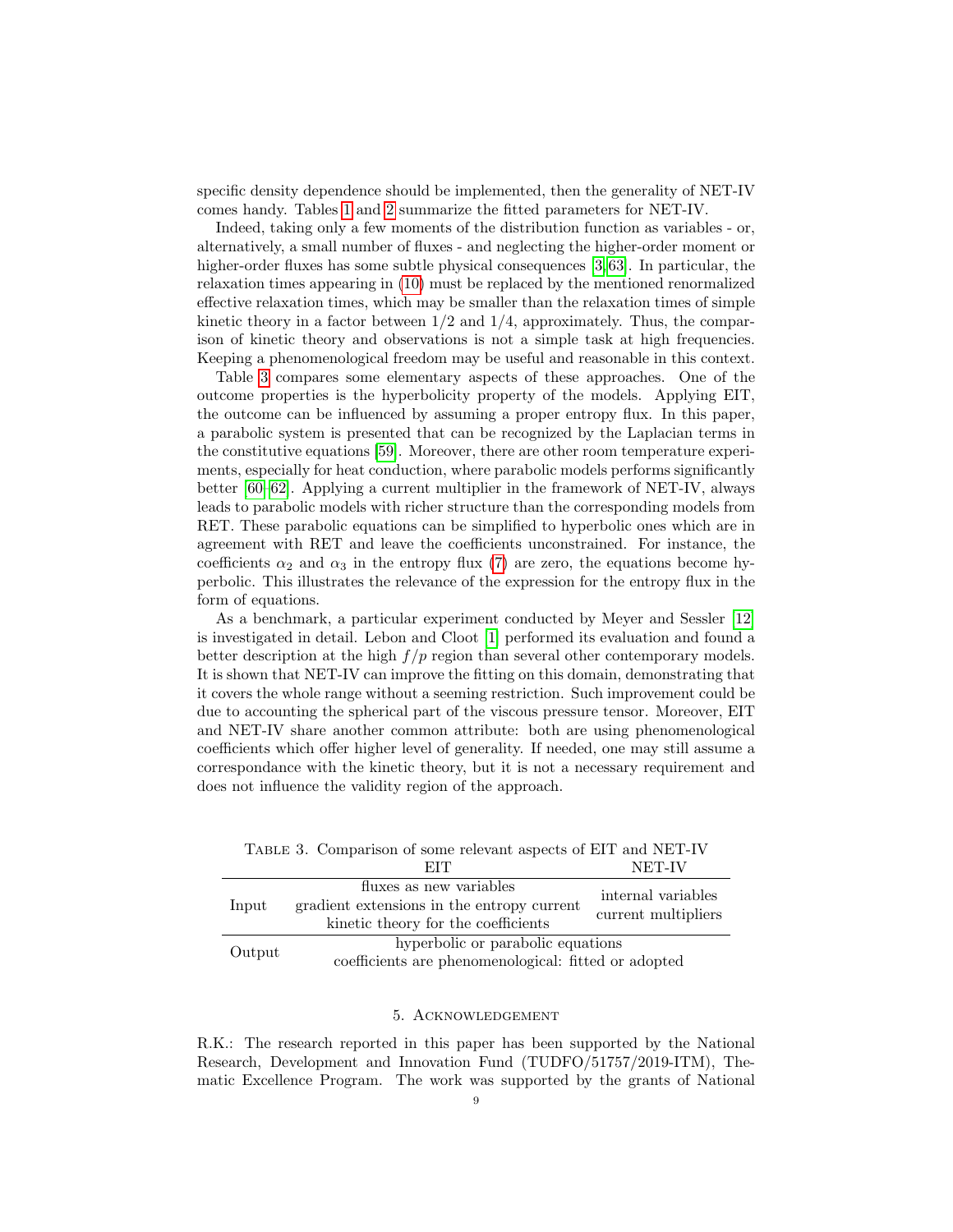Research, Development and Innovation Office – NKFIH, NKFIH K123815 and NK-FIH KH130378.

D.J. acknowledges the financial support of the Spanish Ministry of Economy and Competitiveness under grant RTI 2018-097876-B-C22 and of the University of Messina as a visiting researcher in Messina in April and June 2019 (resolution of the Academic Senate, 23 July 2018, protocols 56199 and 56210).

The authors acknowledge the financial support of the Italian Gruppo Nazionale per la Fisica Matematica (GNFM-INdAM).

## **REFERENCES**

- <span id="page-9-0"></span>[1] G. Lebon and A. Cloot. Propagation of ultrasonic sound waves in dissipative dilute gases and extended irreversible thermodynamics. Wave Motion, (11):23–32, 1989.
- [2] D. Jou, C. Pérez-Garcia, L. S. Garcia-Colin, M. L. De Haro, and R. F. Rodriguez. Generalized hydrodynamics and extended irreversible thermodynamics. Physical Review A, 31(4):2502, 1985.
- <span id="page-9-9"></span>[3] D. Jou, J. Casas-Vázquez, and G. Lebon. Extended Irreversible Thermodynamics. Springer Verlag, Berlin, (fourth Edition), 2010.
- [4] G. Lebon. From classical irreversible thermodynamics to extended thermodynamics. Acta Physica Hungarica, 66(1-4):241–249, 1989.
- [5] G. Lebon. Heat conduction at micro and nanoscales: a review through the prism of extended irreversible thermodynamics. Journal of Non-Equilibrium Thermodynamics, 39(1):35–59, 2014.
- [6] D. Jou, J. Casas-Vazquez, and G. Lebon. Extended irreversible thermodynamics revisited (1988-98). Reports on Progress in Physics, 62(7):1035, 1999.
- [7] D. Jou, J. Casas-Vázquez, and G. Lebon. Extended Irreversible Thermodynamics. Reports on Progress in Physics, 51(8):1105, 1988.
- [8] D. Jou and L. Restuccia. Mesoscopic transport equations and contemporary thermodynamics: an introduction. Contemporary Physics, 52(5):465–474, 2011.
- [9] D. Jou and L. Restuccia. Caloric and entropic temperatures in non-equilibrium steady states. Physica A: Statistical Mechanics and its Applications, 460:246–253, 2016.
- [10] L. Restuccia. Non-equilibrium temperatures and heat transport in nanosystems with defects, described by a tensorial internal variable. Communications in Applied and Industrial Mathematics, 7(2):81–97, 2016.
- <span id="page-9-1"></span>[11] P. Rogolino and V. A. Cimmelli. Differential consequences of balance laws in extended irreversible thermodynamics of rigid heat conductors. Proceedings of the Royal Society A, 475(2221):20180482, 2019.
- <span id="page-9-2"></span>[12] E. Meyer and G. Sessler. Schallausbreitung in gasen bei hohen frequenzen und sehr niedrigen drucken. Zeitschrift für Physik, (149):15–39, 1957.
- <span id="page-9-3"></span>[13] J. E. Rhodes Jr. The velocity of sound in hydrogen when rotational degrees of freedom fail to be excited. Physical Review, 70(11-12):932, 1946.
- [14] D. Sette, A. Busala, and J. C. Hubbard. Energy transfer by collisions in vapors of chlorinated methanes. The Journal of Chemical Physics, 23(5):787–793, 1955.
- <span id="page-9-10"></span>[15] M. Greenspan. Propagation of sound in five monatomic gases. The Journal of the Acoustical Society of America, 28(4):644–648, 1956.
- [16] C. G. Sluijter, H. F. P. Knaap, and J. J. M. Beenakker. Determination of rotational relaxation times of hydrogen isotopes by sound absorption measurements at low temperatures I. Physica, 30(4):745–762, 1964.
- <span id="page-9-4"></span>[17] C. G. Sluijter, H. F. P. Knaap, and J. J. M. Beenakker. Determination of rotational relaxation times of hydrogen isotopes by sound absorption measurements at low temperatures II. Physica, 31(6):915–940, 1965.
- <span id="page-9-5"></span>[18] I. Müller and T. Ruggeri. Rational Extended Thermodynamics. Springer, 1998.
- <span id="page-9-6"></span>[19] T. Ruggeri and M. Sugiyama. Rational extended thermodynamics beyond the monatomic gas. Springer, 2015.
- <span id="page-9-7"></span>[20] R. Kovács, D. Madjarević, S. Simić, and P. Ván. Theories of rarefied gases. arXiv preprint [arXiv:1812.10355](http://arxiv.org/abs/1812.10355), 2018.
- <span id="page-9-8"></span>[21] R. Kovács. On the rarefied gas experiments.  $Entropy, 21(7):718, 2019$ . arXiv: 1808.06860.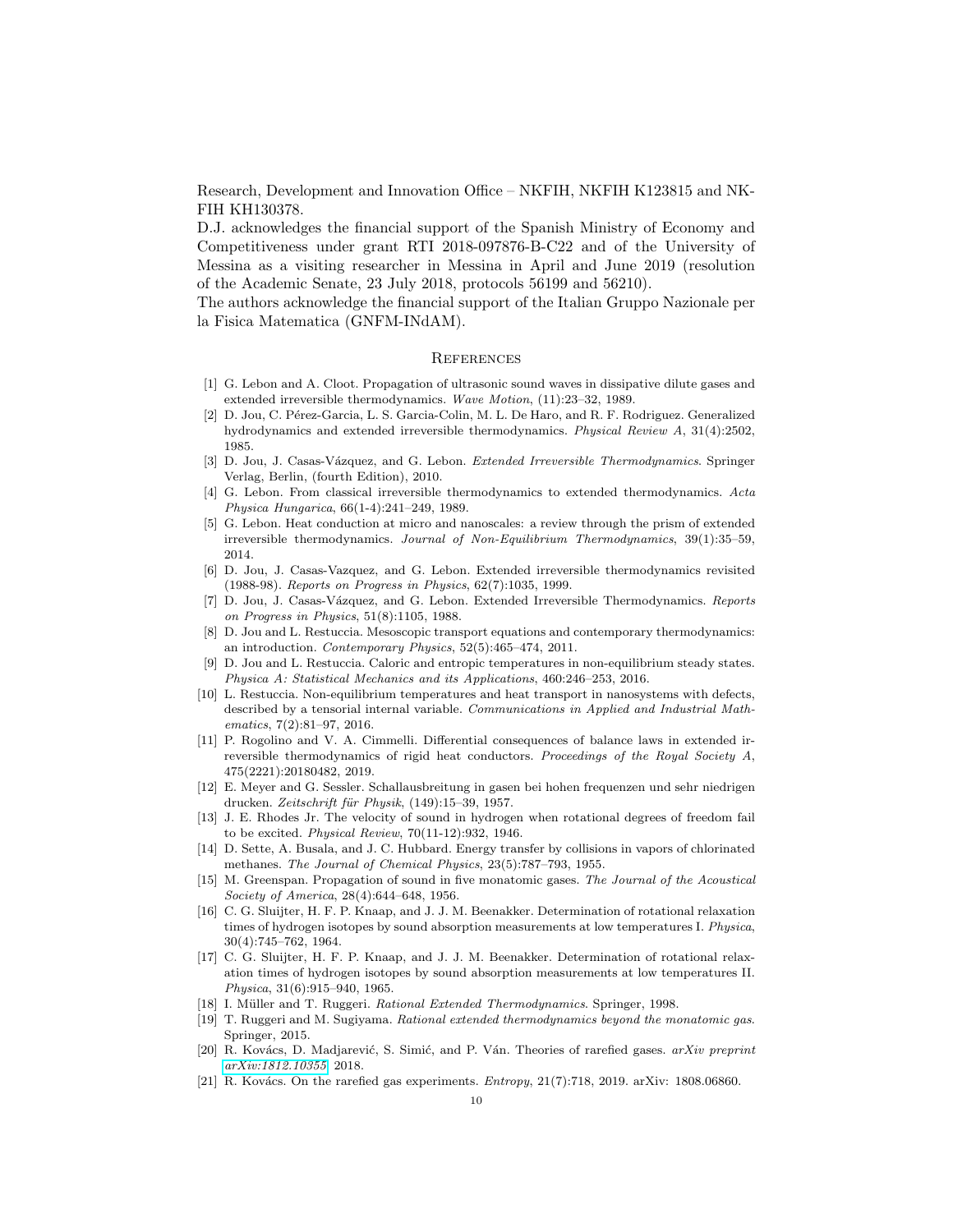- <span id="page-10-0"></span>[22] R. Kovács and P. Ván. Generalized heat conduction in heat pulse experiments. International Journal of Heat and Mass Transfer, 83:613 – 620, 2015.
- <span id="page-10-1"></span>[23] R. Kovács and P. Ván. Models of Ballistic Propagation of Heat at Low Temperatures. International Journal of Thermophysics, 37(9):95, 2016.
- <span id="page-10-2"></span>[24] R. Kovács and P. Ván. Second sound and ballistic heat conduction: NaF experiments revisited. International Journal of Heat and Mass Transfer, 117:682–690, 2018. submitted, arXiv preprint [arXiv:1708.09770.](http://arxiv.org/abs/1708.09770)
- <span id="page-10-3"></span>[25] L. Onsager. Reciprocal relations in irreversible processes. I. Physical Review, 37(4):405, 1931.
- <span id="page-10-4"></span>[26] L. Onsager. Reciprocal relations in irreversible processes. II. Physical Review, 38(12):2265, 1931.
- <span id="page-10-5"></span>[27] I. Gyarmati. On the wave approach of thermodynamics and some problems of non-linear theories. Journal of Non-Equilibrium Thermodynamics, 2:233–260, 1977.
- <span id="page-10-6"></span>[28] I. Gyarmati. Non-equilibrium thermodynamics. Springer, 1970.
- <span id="page-10-7"></span>[29] J. C. Maxwell. On the dynamical theory of gases. Philosophical Transactions of the Royal Society of London, 157:49–88, 1867.
- [30] C. Cattaneo. Sur une forme de lequation de la chaleur eliminant le paradoxe dune propagation instantanee. Comptes Rendus Hebdomadaires Des Seances De L'Academie Des Sciences, 247(4):431–433, 1958.
- <span id="page-10-8"></span>[31] P. Vernotte. Les paradoxes de la théorie continue de léquation de la chaleur. Comptes Rendus Hebdomadaires Des Seances De L'Academie Des Sciences, 246(22):3154–3155, 1958.
- <span id="page-10-9"></span>[32] J. Meixner. Absorption und Dispersion des Schalles in Gasen mit Chemisch Reagierenden und Anregbaren Komponenten. I. Teil. Annalen der Physik, 435(6-7):470–487, 1943.
- <span id="page-10-10"></span>[33] S. R. de Groot and P. Mazur. Non-Equilibrium Thermodynamics. Dover Publications, 1963.
- <span id="page-10-11"></span>[34] J. Verhás. Thermodynamics and Rheology. Akadémiai Kiadó-Kluwer Academic Publisher, 1997.
- [35] A. Berezovski and P. Ván. Internal variables in thermoelasticity. In Gy. Gróf and R. Kovács, editors, MS Abstract book of the 14th Joint European Thermodynamics Conference, pages 102–104, Budapest, 2017. Department of Energy Engineering, BME. ISBN 978-963-313-259-3.
- [36] A. Berezovski and Ván P. Internal Variables in Thermoelasticity. Springer, 2017.
- [37] M. Szücs and T. Fülöp. Kluitenberg-Verhás rheology of solids in the GENERIC framework. Journal of Non-Equilibrium Thermodynamics, 44(3):247–259, 2019. [arXiv:1812.07052.](http://arxiv.org/abs/1812.07052)
- [38] M Szücs and T. Fülöp. Analytical solution method for rheological problems of solids. 2018. [arXiv:1810.06350.](http://arxiv.org/abs/1810.06350)
- [39] A. Fama, L. Restuccia, and P. Ván. Generalized ballistic-conductive heat conduction in isotropic materials, 2019. arxiv.org/abs/1902.10980.
- <span id="page-10-12"></span>[40] V. Ciancio and L. Restuccia. On heat equation in the framework of classic irreversible thermodynamics with internal variables. International Journal of Geometric Methods in Modern Physics, 13(08):1640003, 2016.
- <span id="page-10-13"></span>[41] B. Nyíri. On the extension of the Governing Principle of Dissipative Processes to nonlinear constitutive equations. Acta Physica Hungarica, 66(1):19–28, 1989.
- <span id="page-10-14"></span>[42] B. Nyíri. On the entropy current. Journal of Non-Equilibrium Thermodynamics, 16(2):179– 186, 1991.
- <span id="page-10-15"></span>[43] M. Carrasi and A. Morro. A modified Navier-Stokes equation, and its consequences on sound dispersion. Il Nuovo Cimento B, (9):321–343, 1972.
- <span id="page-10-16"></span>[44] M. Carrasi and A. Morro. Some remarks about dispersion and absorption of sound in monatomic rarefied gases. Il Nuovo Cimento B, (13):281–289, 1973.
- <span id="page-10-17"></span>[45] T. Arima, S. Taniguchi, T. Ruggeri, and M. Sugiyama. Extended thermodynamics of dense gases. Continuum Mechanics and Thermodynamics, 24(4-6):271–292, 2012.
- [46] T. Arima, S. Taniguchi, T. Ruggeri, and M. Sugiyama. Extended thermodynamics of real gases with dynamic pressure: An extension of Meixner's theory. Physics Letters A, 376(44):2799–2803, 2012.
- <span id="page-10-19"></span>[47] T. Arima, S. Taniguchi, T. Ruggeri, and M. Sugiyama. Dispersion relation for sound in rarefied polyatomic gases based on extended thermodynamics. Continuum Mechanics and Thermodynamics, 25(6):727–737, 2013.
- <span id="page-10-18"></span>[48] T. Arima, T. Ruggeri, M. Sugiyama, and S. Taniguchi. Non-linear extended thermodynamics of real gases with 6 fields. International Journal of Non-Linear Mechanics, 72:6–15, 2015.
- <span id="page-10-20"></span>[49] A. Van Itterbeek and O. Van Paemel. Measurements on the viscosity of gases for low pressures at room temperature and at low temperatures. Physica, 7(3):273–283, 1940.